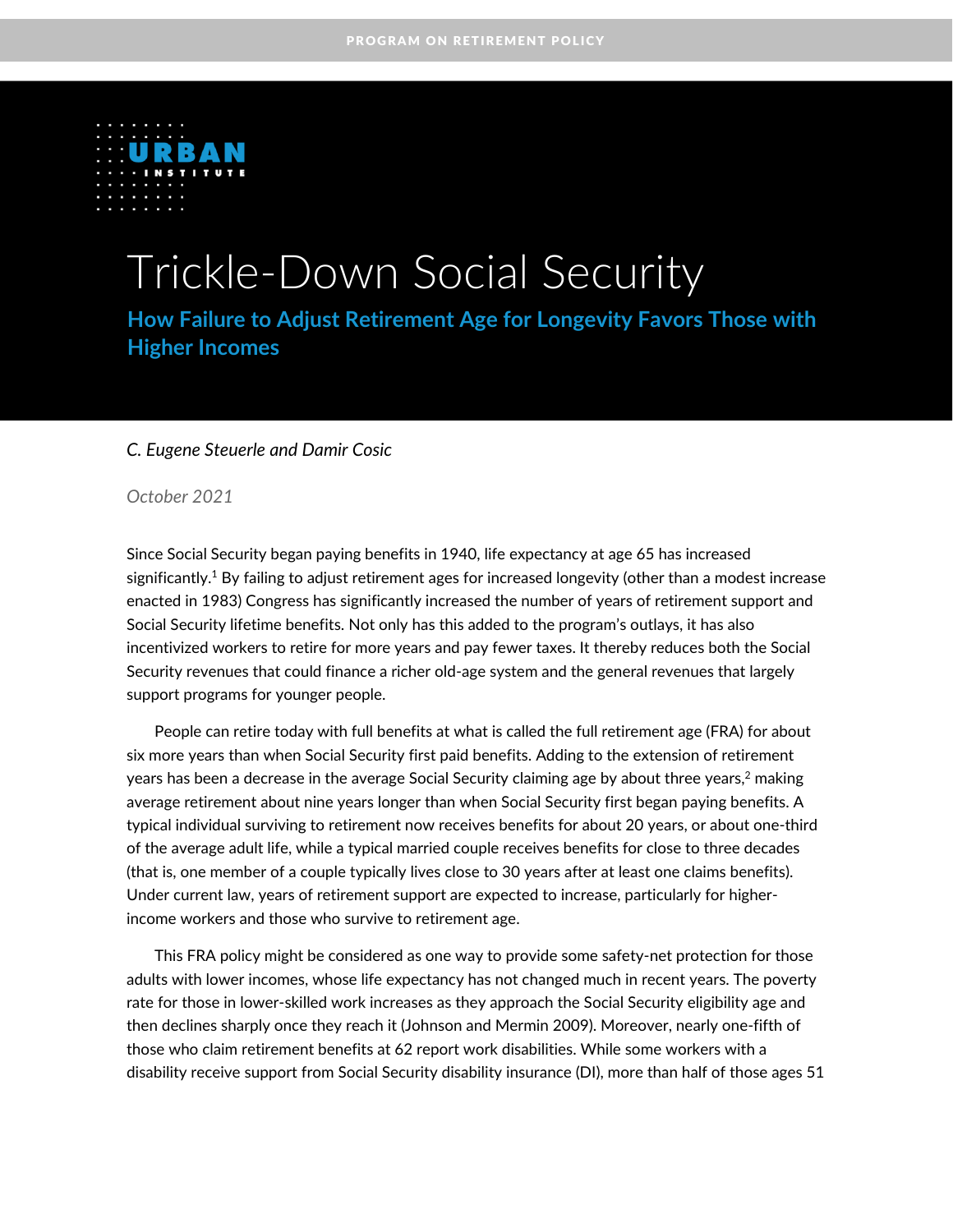to 64 never do (Johnson, Favreault, and Mommaerts 2010). For a fraction of retirees, access to retirement benefits earlier in life provides a safety net. Finally, the racial aspect of this issue cannot be avoided. Because Black people have a lower life expectancy, are more likely to be in poor health, and have significantly lower lifetime earnings and wealth than white people, they are more likely to rely on early retirement benefits (Kijakazi, Smith, and Runes 2019).

However, the failure to adjust the retirement age targets poorly these groups that tend to have fewer resources. The current retirement age is not a policy aimed at those with disability or poor health, those with a lower life expectancy, or those experiencing poverty, whether aged or nonaged. As only one example of a better-targeted policy, Steuerle and Smith (2021) show how a minimum benefit could be structured under almost any Social Security reform in ways that would significantly expand the safety net and better target populations such as people experiencing poverty, people with disabilities, women, Black and Hispanic people, and others.

Increasing years of retirement support, on the other hand, redistributes substantial additional resources from workers to all retirees. It provides the largest shares to higher-income groups, without any clear-cut policy justification. This holds true whether the case for redistribution is based on need, problems associated with old age, or other criteria.

Two key questions arise:

- 1. How can Social Security, formally known as Old-Age, Survivors, and Disability Insurance, best protect those it is meant to protect: older adults, survivors, and those with disabilities?
- 2. Are there better ways to distribute the resources that are spent on their behalf?

Answers to these questions must be informed by how much retirement-age policy benefits each income group and how much it costs. Even if Social Security had no financing issues, we should still address whether similar resources could be targeted better, such as paying more to those with moderate disabilities in their fifties or in late old age when long-term care needs arise. Thus, whatever one thinks about the appropriate retirement-age policy, addressing these questions requires the type of data we try to provide in this study.

The issue becomes particularly acute when multiple Social Security features schedule benefits to grow faster than both the economy and available revenues at any tax rate (Steuerle 2014, 77). In other words, achieving long-term solvency in Social Security must address the ways that future benefits are scheduled to increase, largely because of both the failure to index Social Security for increases in life expectancy and the way that future benefits are indexed to rise with wage levels. Similarly, it must address the ways that revenues fail to keep pace, such as the declining tax base caused by increases in the share of earnings going to those earning more than the taxable maximum.

Another of our studies hints at the implications for reform by demonstrating that [failure to index](about:blank)  for life expectancy—[that is, increasing the retirement age by one year when people live one year](about:blank)  longer—[contributes as much as 40 percent to the average deficit over the next 75 years, one-half of](about:blank)  [Social Security's insolvency in the 75th year, and an even higher fraction after tha](about:blank)t (Steuerle and Cosic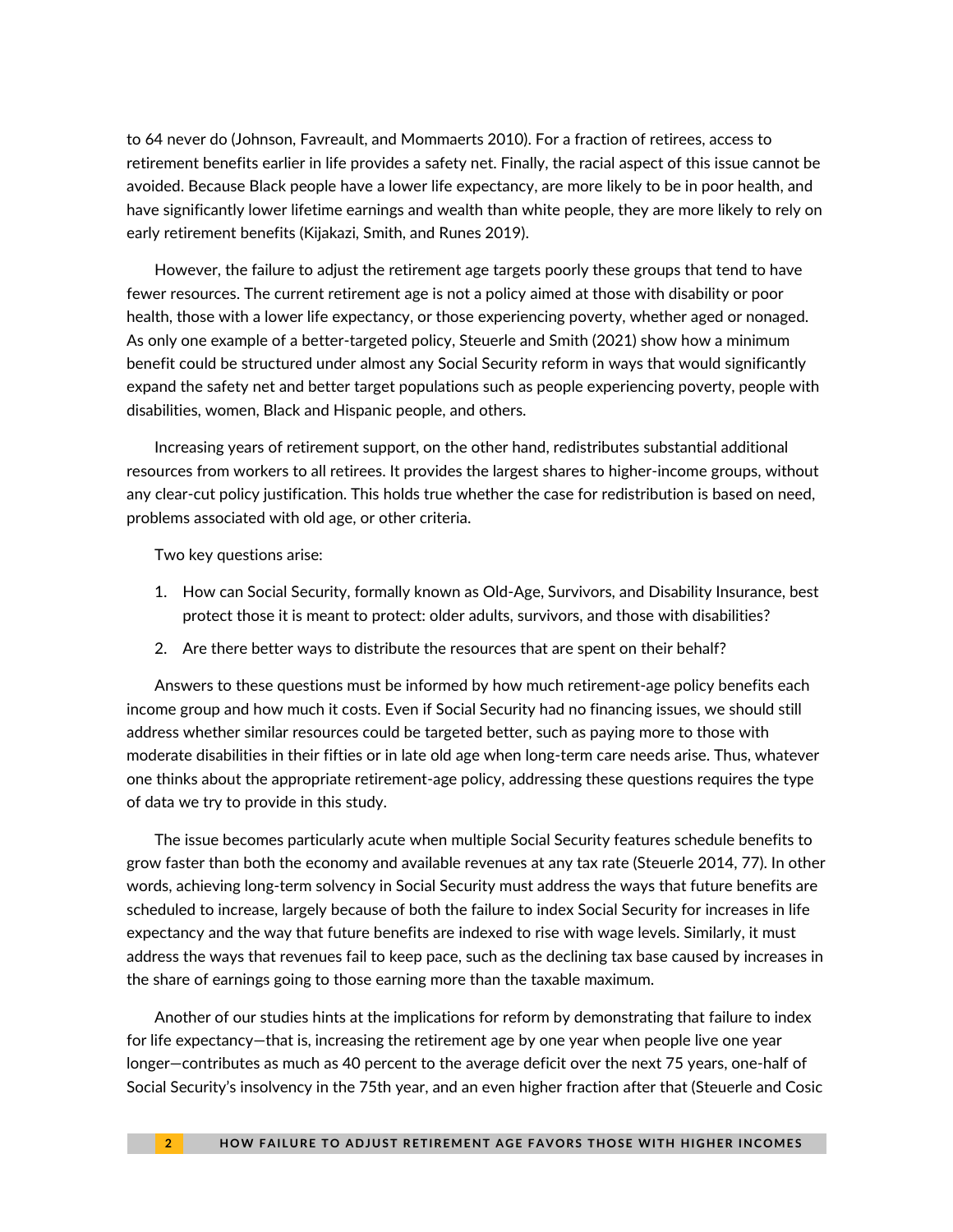[2018\).](about:blank) Put another way, this failure doubles the amount of benefit cuts or tax increases required to restore 75th-year solvency.

This study compares the size and distributional effects of changes in life expectancy between a system that indexes the FRA by one month for each one-month increase in life expectancy and one that holds the retirement age constant. It then shows how different life expectancies among income classes, access to disability benefits, and marital benefits affect the eventual distribution of benefit increases from future failure to adjust for life expectancy. We then compare our results with past studies. This research extends and updates previous work by [Mermin and Steuerle](about:blank) (2006), [CB](about:blank)O (2015), and NASEM (2015). 3

The study allows readers to examine the costs of providing more years of retirement, with large shares of additional benefits going to higher-income retirees, and then to consider whether those increased resources might better be targeted toward other goals, such as keeping almost all older adults well above a poverty level, a more progressive disability policy, needs associated with very old age, or other objectives.

We also explain why one might intuitively believe that more years of retirement benefits increase benefits proportionately (but not absolutely) more for lower-income than for higher-income groups, at least when people respond with different delays in the claiming of benefits. This intuition has been put forward even by distinguished groups such as the Government Accountability Office (GAO 2016).<sup>4</sup>

When we simulate Social Security benefits for the population, accounting for differences in earnings, marital patterns, disability claiming, and life expectancies, that intuition turns out to be wrong, or at least incomplete. We compare results for various cohorts starting with those born between 1940 and 1949 (turning 65 between 2005 and 2015) and ending with those born more recently (between 1990 and 1999). Our simulations show that the failure to adjust the FRA for mortality adds to benefits for higher-income groups absolutely and proportionately more than for all lower-income groups. Only when we examine just those who would be affected by a change in the FRA—those living to age 62 and not receiving disability benefits—does indexing the FRA for mortality turn out to be close to or only slightly less than proportional. Even then, high-income groups still garner significantly higher gains in absolute benefits.

Finally, we turn to implications for Social Security reform. Most proposals to date, whether from bipartisan groups or in bills sponsored by only Republicans or only Democrats, have tried to place most of the burden of restoring solvency on higher-income households. The proposed reforms typically achieve this goal by reducing the rate of growth in benefits disproportionately for higherincome retirees or increasing taxes disproportionately on higher-income workers. Such efforts at increased progressivity tend to be offset when significant benefit increases for higher-income individuals derive from failure to index for increases in life expectancy. As one consequence, almost all recent reform proposals leave a growing share of the older population with income below about onequarter of the average earnings of workers, which currently approximates the poverty level (Steuerle and Smith 2021).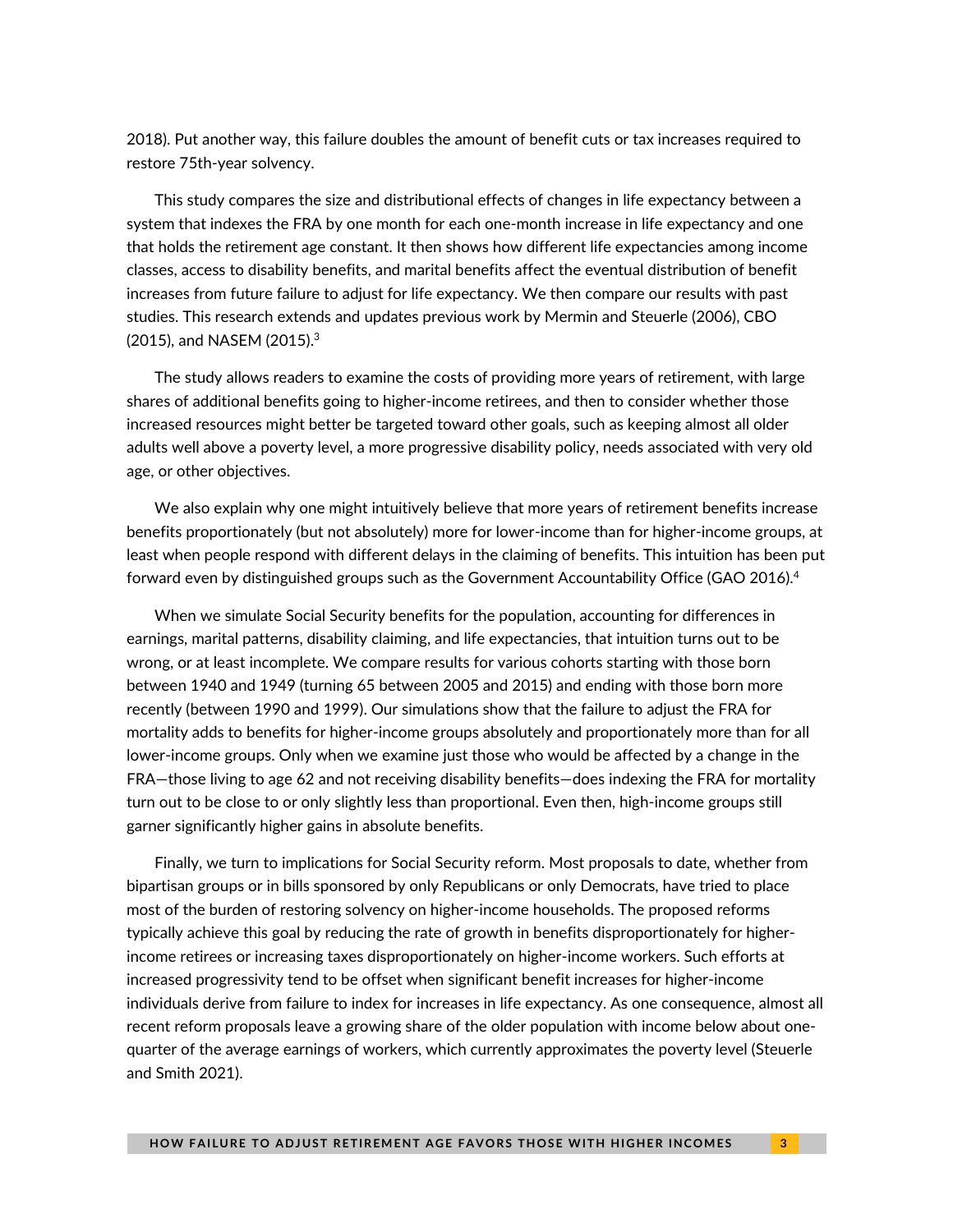# Past Growth in Benefits Caused by Longevity Increases

To see how gains in life expectancy have spurred growth in benefits, consider a single earner, born in 1953 and claiming Social Security benefits in 2019 at age 66, the FRA for this birth cohort. Unisex life expectancy at the former FRA of 65 in 1940 was 13.8 years (Bell, Bye, and Morris 2019); about 6 years less than at the FRA in 2019 (authors' calculations based on Bell, Bye, and Morris 2019 and Bell and Miller 2005). The gain in years of benefits becomes even greater if contrasted with a Social Security system that would have set the FRA at the point over time when life expectancy was 13.8, as in 1940. For instance, the FRA in 2019 would have been about age 74 for the 1953 birth cohort that had an FRA at age 66 in that year.<sup>5</sup>

The benefit increases that arise from increased longevity compound with previously enacted benefit increases. Since the Social Security amendments of 1977, these benefit increases have set the primary insurance amount for subsequent cohorts to increase with average wage growth. While this is sometimes described as an effort to keep annual wage replacement rates constant as new cohorts of workers achieve higher wages, adding these gains to the gains from more years of benefits causes the lifetime replacement rate to increase at an even faster rate than the growth in annual wages. Further, as the ratio of workers to retirees falls, the tax rates on workers required to support the increase in both the annual and the lifetime replacement rates rise. As a result, the implicit replacement rate, if calculated on the basis of the after-tax, rather than before-tax, income of workers, rises further still.

In any case, for any given level of total annual Social Security spending, an increase in years of benefits received reduces the average annual benefits that can be paid. Continuing to increase years of retirement benefits leads to an ever-higher share of benefits in the years further from death. For instance, the share of benefits going to a typical person in the last 10 years of life will fall continually for succeeding generations.

Past increases in years of retirement support, along with their related costs and effects on patterns of work and leisure from one generation to the next, stand out as perhaps the most significant, yet underappreciated, US social policy expansion of the past 80 years. The implications are huge not just for government budgets but for the very way we spend time over a life cycle. It is against that background that we need to examine the impact of continuing to increase support over time based on longevity, as opposed to other criteria for how to increase benefits for future cohorts or retirees.

# Future Growth in Benefits with and without Indexing of the FRA to Life Expectancy

We use the Urban Institute's Dynamic Simulation of Income 4 (DYNASIM4) microsimulation model to compare current-law scheduled benefits with benefits under a policy that raises the FRA to keep pace with increases in life expectancy. The simulated policy indexes the FRA to unisex life expectancy to hold the average retirement length constant.<sup>6</sup> Current law gradually raises the FRA for successive birth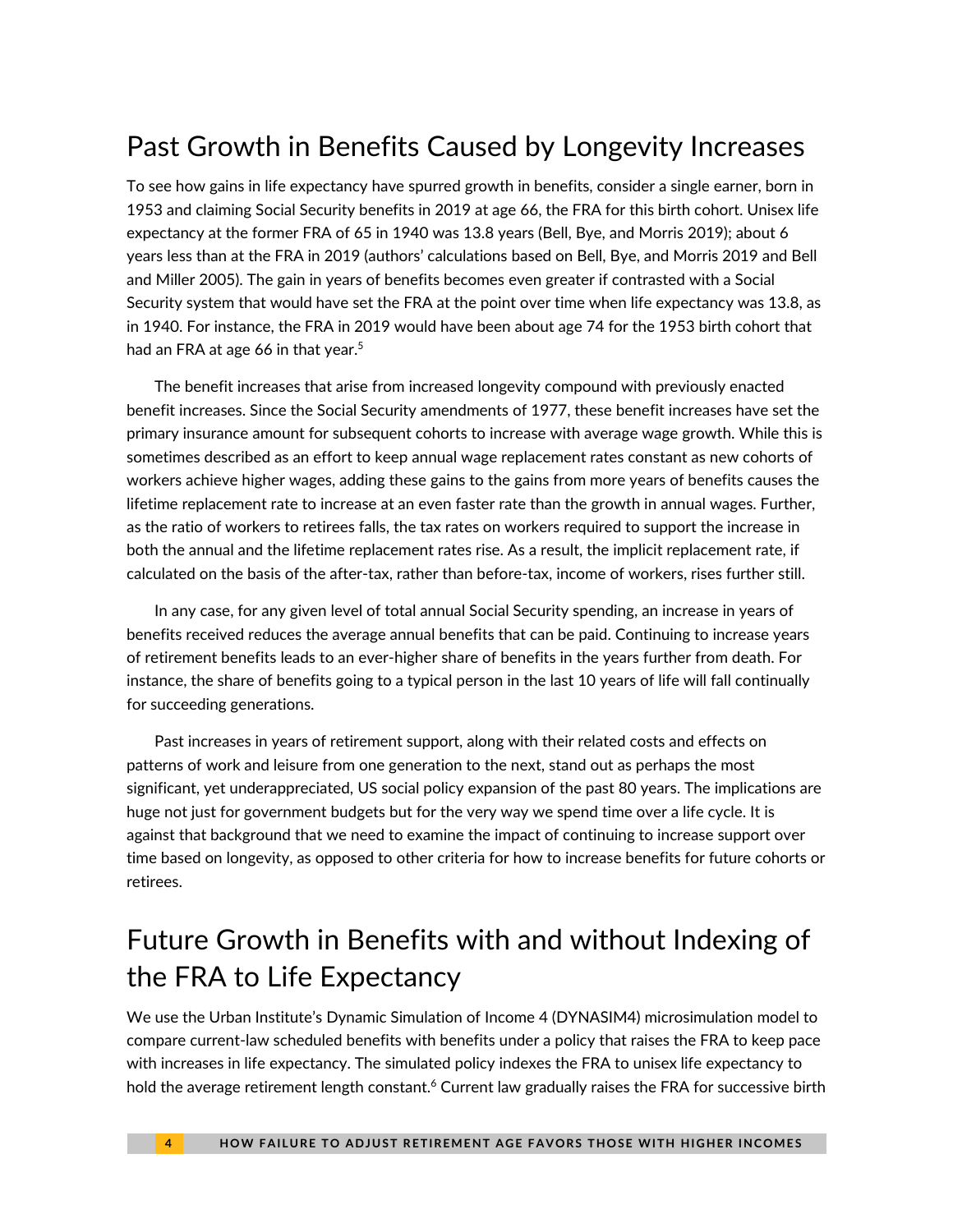cohorts until it reaches 67 for people born in 1960 and later. The simulated policy is identical to the current law for people born before 1961 (and turning 67 no later than 2028) and diverges from the current law only for those born in 1961 and later. As under current law, early claiming would still be available starting at age 62, though benefits for early claimers would be reduced. The reduction follows the current formula that lowers benefits based on the difference between the FRA and the claiming age. Benefits are reduced 6.7 percent for each of the first three years of this difference and 5 percent a year for each additional year. For example, claiming three years before the FRA reduces annual benefits 20 percent; claiming four years before the FRA reduces them 25 percent.

We assume that workers respond to a higher FRA in the following way: those who, under the baseline, claimed before their new FRA will postpone claiming by half of the increase in their FRA under the simulated policy. This increase is roughly in line with the effects of an FRA increase on claiming age estimated by Song and Manchester (2007).

Consider a person whose FRA increases by 12 months, from 67 under the baseline to 68 under the simulated policy. If that person claimed before their 68th birthday under the baseline, they would claim six months later under the simulated policy—one half of the increase in their FRA, and one-half of the increase in the average life expectancy of their cohort. If they claimed at age 63 under the baseline, they would claim at 63 and six months under the new policy; if they claimed at 67 and six months under the baseline, they would claim at 68 under the new policy. Their claiming age would not change if they claimed at age 68 or later under the baseline.

In these analyses, we do not model alternative labor supply adjustments or other behavioral responses, and we do not focus on changes in taxes and non–Social Security income. Increases in work years, of course, can add significantly to both total personal income and to annual Social Security income if people delay retirement, but our focus here is on the distribution of changes in lifetime Social Security benefits.

# Mean Lifetime Benefits by Cohort with and without Indexing for Life Expectancy

Looking only at the recipients of old-age benefits who survive to the eligibility age, it is easy to see how a similar delay in claiming benefits by all individuals could decrease lifetime benefits disproportionately more for lower earners than for higher earners. Suppose a low earner's life expectancy at the age of retirement is two years shorter than a higher earner's life expectancy, such as 18 years versus 20 years. Then, approximately speaking (and ignoring discounting), a one-year delay in benefit claiming reduces the number of years of benefits by 1/18th for the lower earner but only by 1/20th for the higher earner. Of course, if the higher earner receives three times the benefit of the lower earner, then in absolute terms, the cut for the higher earner is still significantly larger.

That example assumes the same period of delay before claiming benefits. In fact, an increase in the FRA is nothing more than a proportionate cut in every year's worth of benefits, so that if people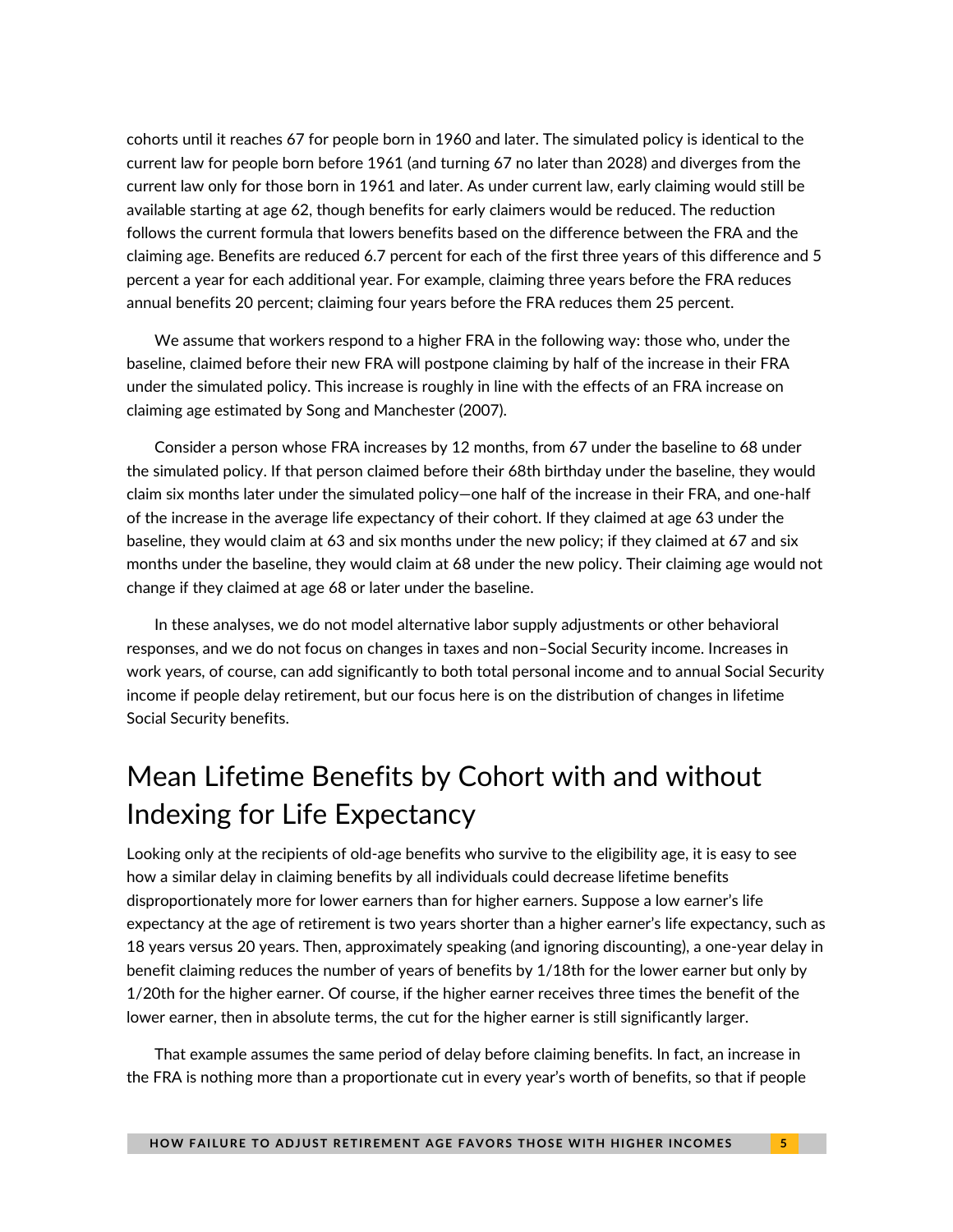do not adjust their year of claiming benefits, and the only difference among recipients was in life expectancy, then the cut would simply be proportional for every year and every person. However, the picture becomes more nuanced once we include recipients of disability and survivor benefits and take into account those who die before their 62nd birthday.

The first panel in table 1 shows that under current projections like those of the Social Security Administration, mean lifetime benefits for beneficiaries in the bottom quintile of lifetime earnings are scheduled to increase from \$141,000 for the 1940 to 1949 birth cohort (who would be ages 60 to 70 in 2020 had they survived) to \$223,000 for the 1980 to 1989 birth cohort, an increase of \$82,000. Over the same period, mean lifetime benefits for the top quintile of shared lifetime earnings increase from \$353,000 to \$672,000, or \$319,000—almost four times as much as for the bottom quintile. In relative terms, the top group gains 90 percent, the bottom group, 58 percent.

This increase in lifetime benefits is driven mostly by the indexing of annual benefits to average real wage growth and, next, by the projected increase in life expectancy.

The lifetime benefits shown in the second panel of table 1 are estimated under a simulated policy that adjusts the FRA after 2028 for increases in life expectancy. Again, comparing birth cohorts from the 1940s and the 1980s, we see that average lifetime benefits increase 50 percent (from \$141,000 to \$212,000) for the bottom earnings quintile and 73 percent (from \$353,000 to \$611,000) for those in the top quintile. Although the benefits still grow faster for high earners than for low earners, the disparity between the two is smaller. In this FRA-adjusted scenario, the benefit growth over time is driven primarily by the indexing of future annual benefits to average rates of wage growth.

This result suggests that removing the growth in benefits that arises from additional life expectancy would have made lifetime benefits grow more equally over time. Failure to do that, combined with the increase in life expectancy that favored people with higher lifetime earnings, caused lifetime benefits to grow faster for high earners than for those with low earnings. The differential compounds over time.

The bottom two panels in table 1 detail this net impact of the failure to index, which equals the difference in lifetime benefits between the two scenarios. In the 1980 to 1989 birth cohort, the highest lifetime earners gain an additional \$61,000 (10 percent), middle earners gain \$32,000 (9 percent), and low earners gain \$11,000 (5 percent), solely because of additional years of support. The differences grow over time. In the 1990 to 1999 birth cohort, the highest lifetime earners gain \$90,000 (14 percent), middle earners gain \$50,000 (12 percent), and low earners gain \$17,000 (7 percent).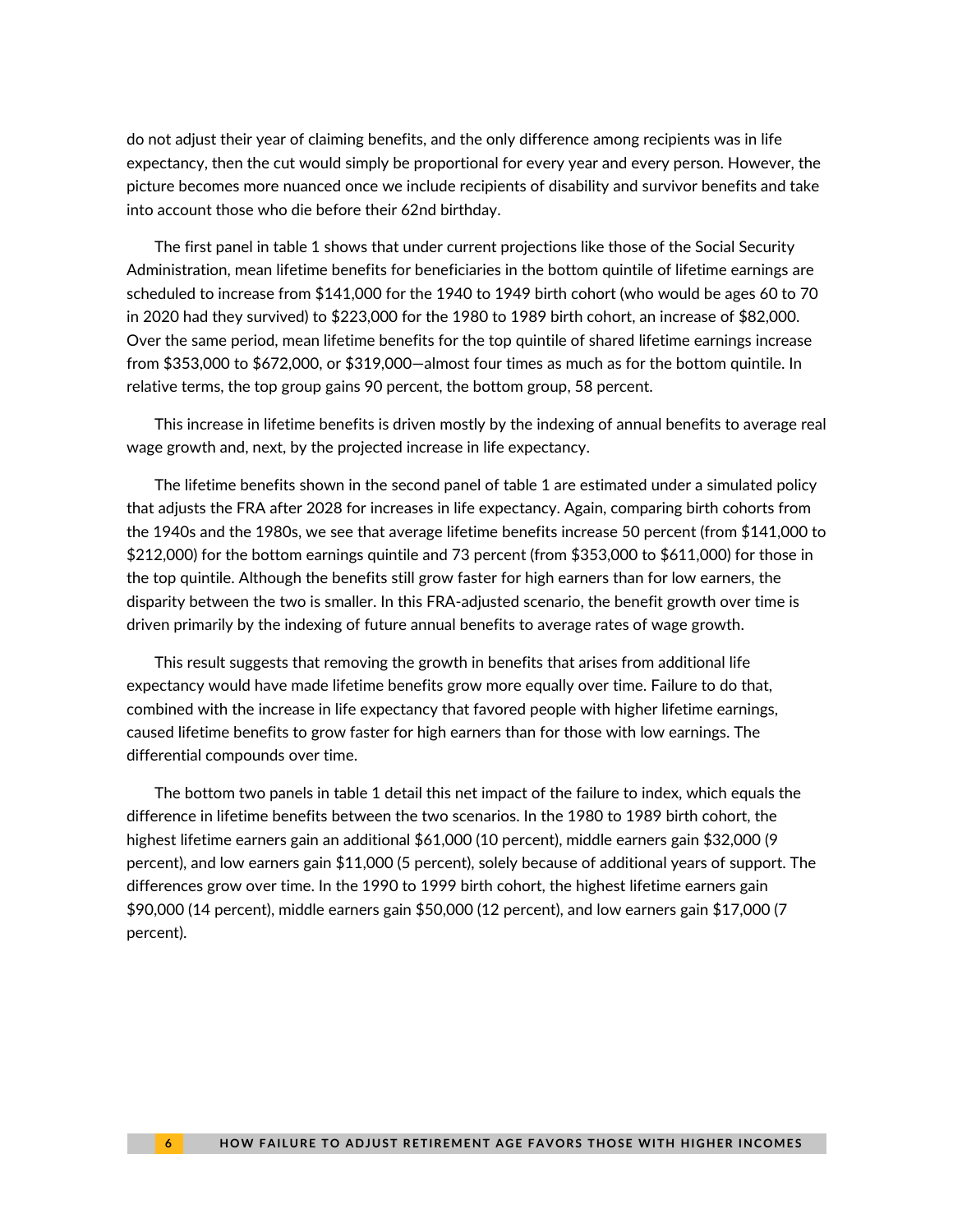#### TABLE 1

**Mean Lifetime Scheduled Social Security Benefits by Quintile of Lifetime Earnings and Birth Year** *Thousands of 2021 inflation-adjusted dollars*

|                                    | <b>Quintile of Lifetime Earnings</b> |          |              |               |              |
|------------------------------------|--------------------------------------|----------|--------------|---------------|--------------|
|                                    | <b>Bottom</b>                        | Second   | <b>Third</b> | <b>Fourth</b> | <b>Top</b>   |
| Lifetime benefits, current law     |                                      |          |              |               |              |
| 1940-1949                          | 141                                  | 222      | 263          | 303           | 353          |
| 1950-1959                          | 154                                  | 237      | 285          | 330           | 418          |
| 1960-1969                          | 168                                  | 254      | 312          | 384           | 494          |
| 1970-1979                          | 182                                  | 288      | 349          | 443           | 586          |
| 1980-1989                          | 223                                  | 325      | 404          | 509           | 672          |
| 1990-1999                          | 254                                  | 368      | 461          | 575           | 751          |
| Lifetime benefits, indexed FRA     |                                      |          |              |               |              |
| 1940-1949                          | 141                                  | 222      | 263          | 303           | 353          |
| 1950-1959                          | 154                                  | 237      | 284          | 329           | 417          |
| 1960-1969                          | 165                                  | 249      | 305          | 375           | 481          |
| 1970-1979                          | 176                                  | 275      | 331          | 417           | 551          |
| 1980-1989                          | 212                                  | 303      | 372          | 463           | 611          |
| 1990-1999                          | 237                                  | 334      | 411          | 508           | 661          |
| Increase in lifetime benefits from |                                      |          |              |               |              |
| failure to index FRA               |                                      |          |              |               |              |
| 1940-1949                          | 0                                    | 0        | 0            | 0             | 0            |
| 1950-1959                          | 0                                    | $\Omega$ | $\mathbf{1}$ | $\mathbf{1}$  | $\mathbf{1}$ |
| 1960-1969                          | 3                                    | 5        | 7            | 9             | 13           |
| 1970-1979                          | 6                                    | 13       | 18           | 26            | 35           |
| 1980-1989                          | 11                                   | 22       | 32           | 46            | 61           |
| 1990-1999                          | 17                                   | 34       | 50           | 67            | 90           |
| Percentage increase in lifetime    |                                      |          |              |               |              |
| benefits from failure to index FRA |                                      |          |              |               |              |
| 1940-1949                          | 0.00                                 | 0.00     | 0.00         | 0.00          | 0.00         |
| 1950-1959                          | 0.00                                 | 0.00     | 0.35         | 0.30          | 0.24         |
| 1960-1969                          | 1.82                                 | 2.01     | 2.30         | 2.40          | 2.70         |
| 1970-1979                          | 3.41                                 | 4.73     | 5.44         | 6.24          | 6.35         |
| 1980-1989                          | 5.19                                 | 7.26     | 8.60         | 9.94          | 9.98         |
| 1990-1999                          | 7.17                                 | 10.18    | 12.17        | 13.19         | 13.62        |

**Source:** Authors' calculations based on DYNASIM4.

**Notes:** FRA = full retirement age. Under current law, the FRA increases until it reaches 67 for the 1960 birth cohort. The simulated policy raises the FRA for subsequent cohorts by 0.72 months for each year. Lifetime earnings, benefits, and taxes are discounted present values at age 65 for all people with covered earnings who survive until age 50. The real discount rate is 2.5 percent. In years in which a person was married, annual earnings are calculated as the average of the two spouses' earnings.

### Further Decomposition of Results

This finding, that higher-income groups benefit more than lower-income groups from holding the FRA constant, contradicts both the simple intuition that lower-income groups would benefit more from holding the FRA constant and the slightly more complex intuition that an increase in the FRA operates like a proportional increase for all Social Security participants. To understand how other factors come into play, we decompose the total result into several components. In table 2, we first estimate the effects the policy would have on workers' retirement benefits alone by (1) excluding spousal and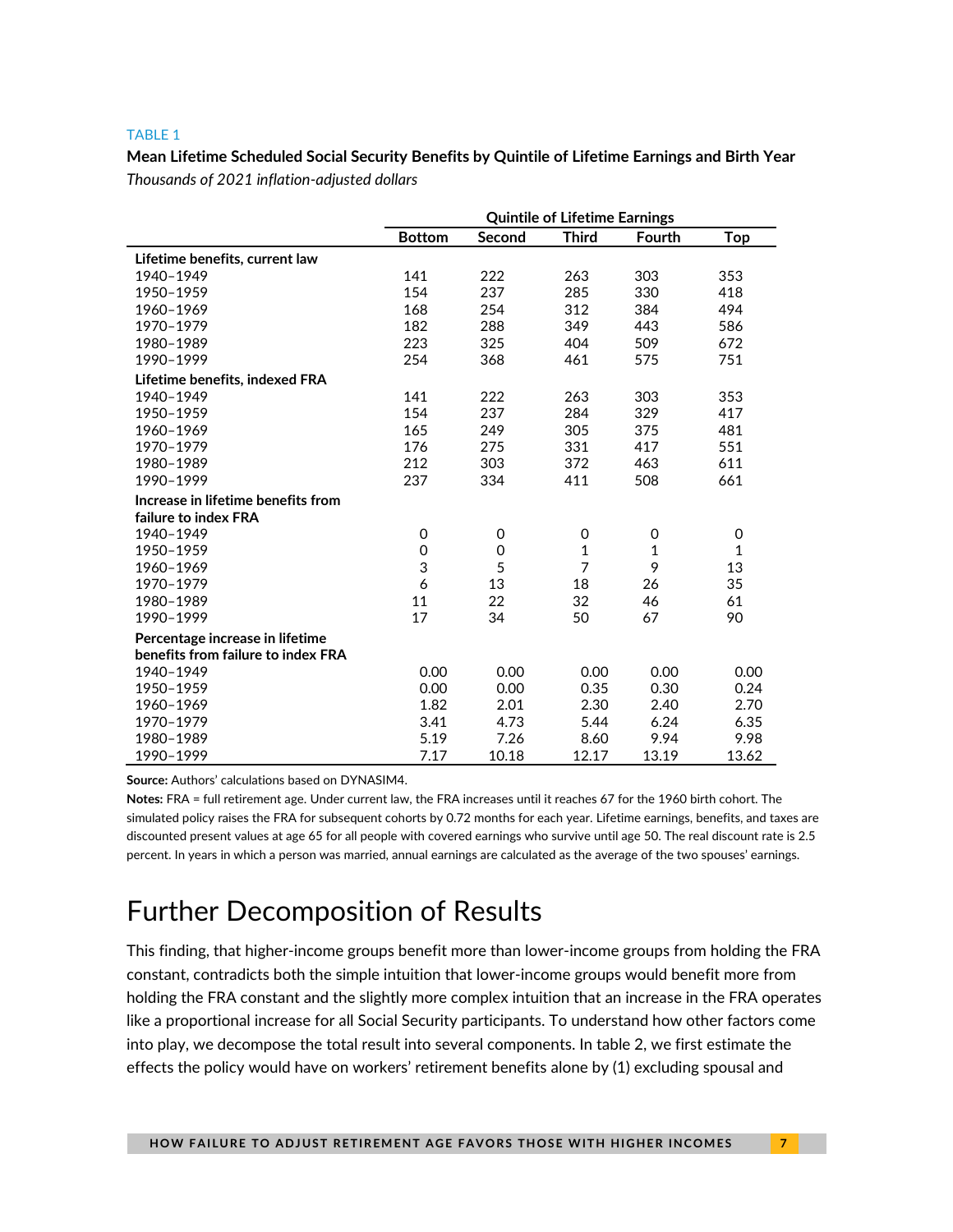survivor benefits, (2) dropping people from the sample who claimed disability, and (3) minimizing the effect of differential mortality before claiming age by restricting the sample to people who survive to age 62. Then we sequentially add back to the analysis spousal and survivor benefits, people with disabilities, and those who die before age 62. Data limitations restrict all samples to those who survived to age 50.

#### TABLE 2

### **Mean Lifespan and Decomposition of the Impact of Indexing the FRA on Projected Mean Lifetime Benefits**

|                                      | <b>Quintile of Lifetime Earnings</b> |          |          |               |              |
|--------------------------------------|--------------------------------------|----------|----------|---------------|--------------|
|                                      | <b>Bottom</b>                        | Second   | Third    | <b>Fourth</b> | Top          |
| Mean lifespan (years)                | 81.7                                 | 82.7     | 85.0     | 87.0          | 87.3         |
| Lifetime benefits, current law       |                                      |          |          |               |              |
| Worker's retirement benefit          | 153                                  | 304      | 416      | 530           | 673          |
| + Spousal and survivor benefits      | 182                                  | 341      | 444      | 555           | 698          |
| + Disability Insurance beneficiaries | 241                                  | 350      | 430      | 533           | 683          |
| + Died before age 62                 | 223                                  | 325      | 404      | 509           | 672          |
| Lifetime benefits, indexed FRA       |                                      |          |          |               |              |
| Worker's retirement benefit          | 137                                  | 272      | 373      | 477           | 608          |
| + Spousal and survivor benefits      | 165                                  | 309      | 401      | 501           | 632          |
| + Disability Insurance beneficiaries | 228                                  | 325      | 394      | 485           | 621          |
| + Died before age 62                 | 212                                  | 303      | 372      | 463           | 611          |
| Increase in lifetime benefits from   |                                      |          |          |               |              |
| failure to index FRA                 |                                      |          |          |               |              |
| Worker's retirement benefit          | 16                                   | 32       | 43       | 53            | 65           |
| + Spousal and survivor benefits      | $\mathbf{1}$                         | $\Omega$ | $\Omega$ | 1             | $\mathbf{1}$ |
| + Disability Insurance beneficiaries | -4                                   | $-7$     | $-7$     | -6            | -4           |
| + Died before age 62                 | $-2$                                 | -3       | -4       | -2            | -1           |
| Total                                | 11                                   | 22       | 32       | 46            | 61           |

*Thousands of 2021 inflation-adjusted dollars, people born between 1980 and 1989*

**Source:** Authors' calculations based on DYNASIM4.

**Notes:** FRA = full retirement age. Under current law, FRA increases until it reaches 67 for the 1960 birth cohort. The simulated policy raises FRA for subsequent cohorts by 0.72 months for each year. The four cases incrementally add various features of Social Security and populations by (1) including only workers' benefits for nondisabled people who survive until age 62; (2) adding workers and spousal/survivor's benefits for nondisabled people who survive until age 62; (3) adding worker's and spousal/survivor's benefits for all, including disabled people, who survive until age 62; and (4) adding worker's and spousal/survivor's benefits for all who die between ages 51 and 61. We define Disability Insurance beneficiaries based on Disability Insurance receipt at age 62. Lifetime earnings, benefits, and taxes are present values at age 65, using a real discount rate of 2.5 percent. In years in which a person was married, annual earnings are calculated as the average of the two spouses' earnings. The increase in lifetime benefits is the difference between the current law and the simulated policy. For each subsequent subset of beneficiaries, we calculate its contribution to the increase. Lifespan is calculated for people who survive to age 50.

Considering only workers' retirement benefits for the subset of retirees who never received disability benefits and survived to age 62, mean projected scheduled lifetime benefits for people in the bottom quintile of lifetime earnings are about \$16,000 higher than they would be if the FRA were adjusted for life expectancy (\$153,000 minus \$137,000). The increase for the top quintile of lifetime earnings is \$65,000, more than four times as much. Measured as a percentage of base benefits, the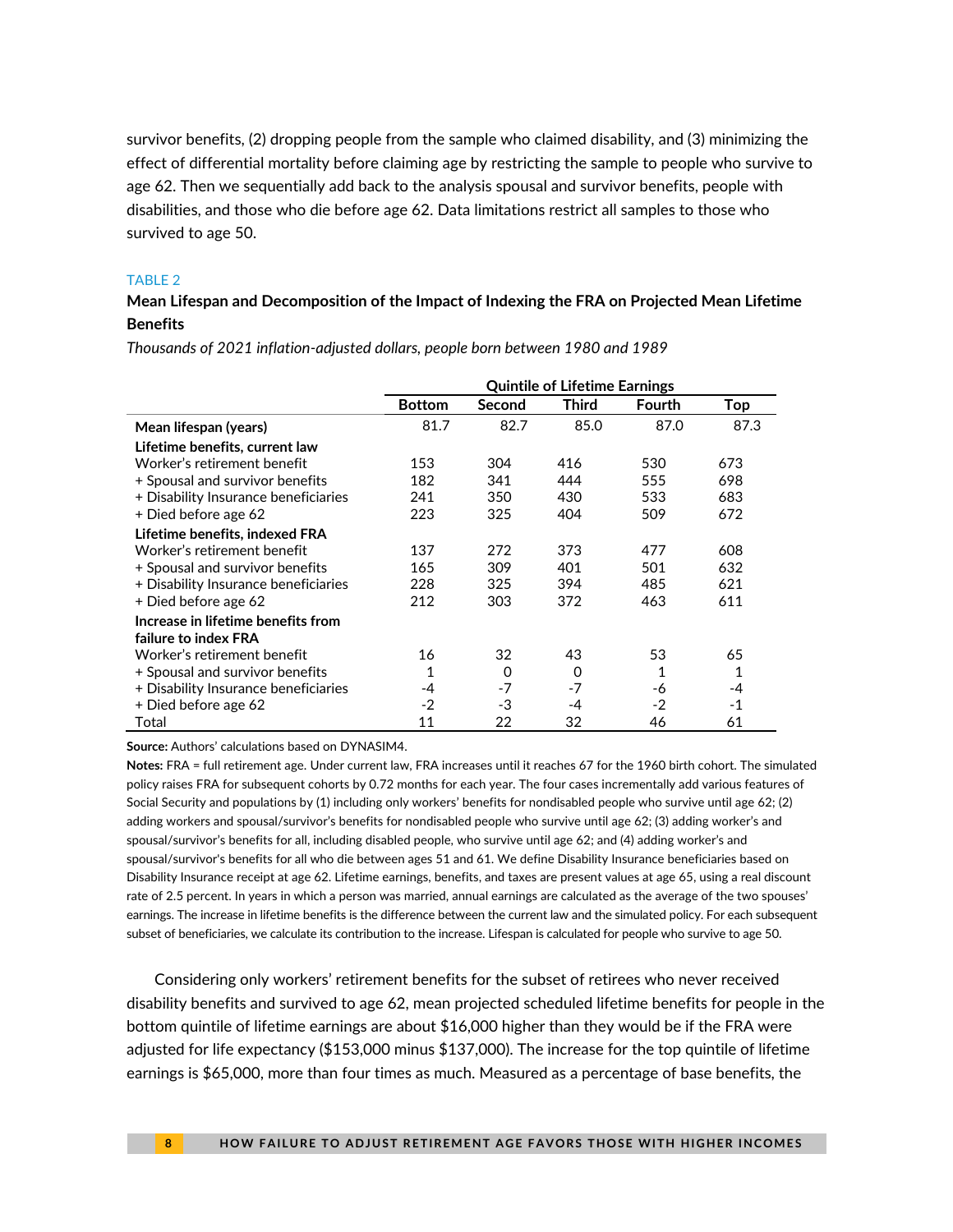gains are close to proportional, though the surviving, nondisabled group in the lowest-earning quintile gains a bit more (12 percent) than its counterpart in the highest earning quintile (11 percent).

The remaining rows of table 2 show why this almost-proportionate or very slightly progressive result turns regressive when counting the entire population. To be clear, here we are using a public finance definition of progressivity; in most spending polices, one would not call, say, a distribution of food supports to be progressive if it gave \$10,000 to someone making \$100,000 and \$2,500 to someone making \$15,000 even though the increase in supports would more than proportionately favor the \$15,000 worker.

Table 2 shows clearly that policies that hold the FRA constant favor higher-earning groups even more than proportionately because they contain a higher share of people who receive worker retirement benefits and thus gain when the FRA does not adjust. Lower-earning groups disproportionately include people who receive DI benefits or die before reaching the early entitlement age and thus would not see a cut in Social Security benefits if the FRA were increased. $^7$ 

Figure 1 shows the significant negative correlation between lifetime earnings and the likelihood of collecting DI or dying before age 62. On average, 9.7 percent of people born from 1980 to 1989 who survived until age 25 did not survive to age 62. However, only 1.8 percent of those in the top quintile of lifetime earnings died before age 62, compared with 24.5 percent of those in the bottom. Further, while 15.8 percent of people in this cohort were receiving disability benefits at age 62, the share was 6.9 percent in the top quintile and 21.6 percent in the bottom quintile.

#### FIGURE 1

### **Percentage of People Who Died Before Age 62 and Percentage Who Received DI at Age 62, by Quintile of Lifetime Earnings**



#### **Source:** Authors' calculations based on DYNASIM4.

**Notes:** DI = Disability Insurance. Annual earnings are indexed by the average wage in the year in which the earner would turn 62. In years in which a person was married, annual earnings are calculated as the average of the two spouses' earnings. The sample used to estimate the share of people who survive to age 62 is restricted to those who survive to age 25, and the sample used to estimate the share who receive DI is rested to those who survive to age 62.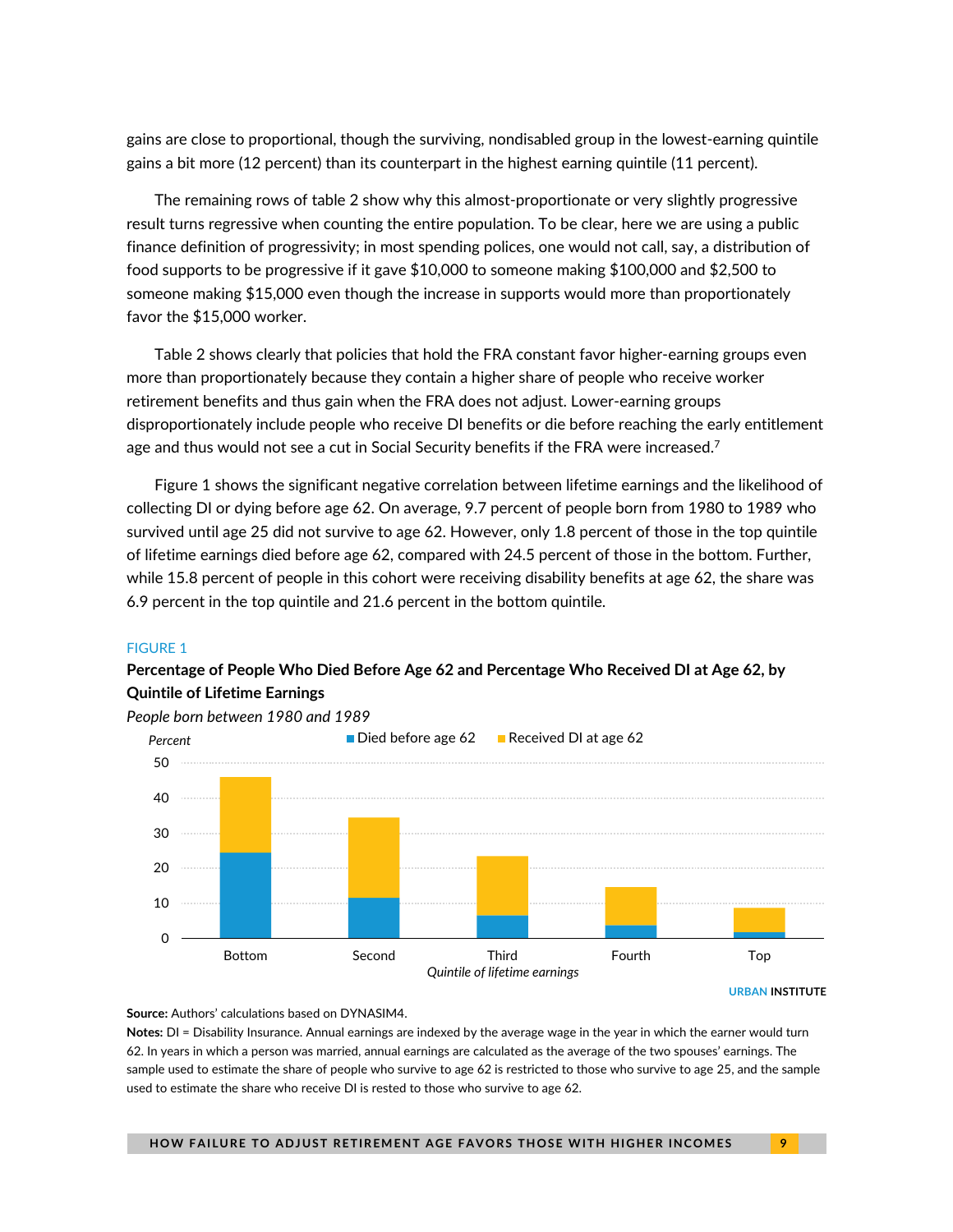In table 2, we were not able to show the full effect of these mortality differences, as we could capture there only those who died between ages 50 and 62. The effect of dying between ages 25 and 50 would add further to the regressivity of providing benefit increases to successive cohorts by the failure to adjust for longevity.<sup>8</sup>

In short, indexing Social Security for life expectancy decreases benefits only for those who retire on old-age pensions, not those who retire on disability or die before age 62.

The almost-proportionate increase in lifetime Social Security retirement benefits for workers only, before considering disability, mortality, and marital benefits, may at first appear surprising, given the work adjustments that we incorporated into the analysis. (With no work adjustments, the results would be proportional.) Among other factors, mortality differentials across earning groups are much smaller after age 65 than at earlier ages (Bosley, Morris, and Glenn 2018).

None of this is to deny that those who die early, such as at ages 50, 63, or 75, receive old-age benefits for a smaller share of their life than those who live longer. This is true in the existing system within every income class. Because Social Security is designed to provide insurance protection against long lives, it annuitizes benefits and does not offer lump sum benefits or even life-certain policies (minimum years of benefits received) to lessen these differences. Annuitization by itself will always favor, ex-post, those who live longer.

One take-away is that to offset the impact of annuitization on the progressivity of benefits along various economic, social, and racial lines, adding more years of benefits in line with longevity is not the way to do it; that only makes the system less progressive.

### Our Results Compared with Other Studies

Several other studies performed an analysis similar to ours that estimated changes in lifetime benefits prompted by an increase in life expectancy and the effects of an FRA increase on the benefits distribution. As in our current study, some found that raising the FRA, and even the early retirement age (ERA), would increase the progressivity of the Social Security system (CBO 2015; Mermin and Steuerle 2006).<sup>9</sup> Others found that raising the FRA would make the system less progressive (GAO 2016; NASEM 2015). Although each analysis involves too many assumptions to list here, two key methodological choices can largely determine into which of the two categories a study falls. One is the assumption about how individuals delay claiming as a response to an increase in the FRA; the other is the choice of the population being examined and whether it excludes DI beneficiaries and those who die before having access to Social Security benefits.

In the absence of any behavioral response, CBO found that increasing the FRA one year reduces lifetime benefits between 5 and about 7.5 percent depending on claiming age (CBO 2015, 56). In general, those who claim later would experience a bigger reduction. Those who claimed three or more years before the baseline FRA would receive a 5 percent reduction; those who claimed at the baseline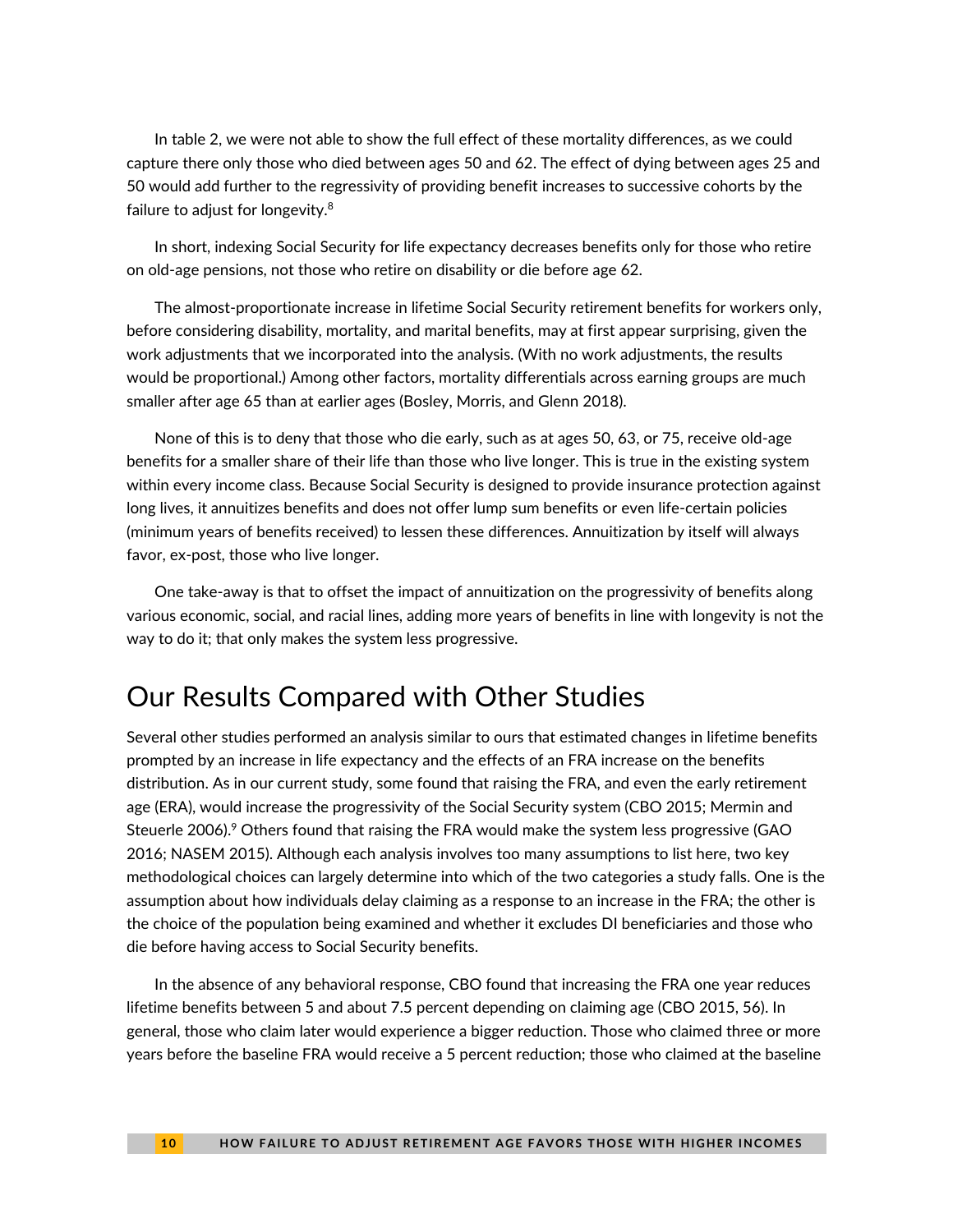FRA or up to two years before would receive a 6.67 percent reduction, and those who claimed between their FRA and age 70 would have their benefits cut between 6.67 and 7.41 percent.

Because beneficiaries with low lifetime earnings tend to claim earlier than those with high lifetime earnings, an increase in the FRA would have a slightly more negative impact on those with higher lifetime earnings. Although most studies assume that an increase in the FRA would cause at least some behavioral response, it is useful to understand this baseline case determined solely by the mechanics of the Social Security rules.

Researchers usually make one of two assumptions: (1) all beneficiaries postpone claiming by the same amount or (2) people with higher lifetime earnings postpone claiming more than people with lower lifetime earnings. The first choice, adopted by this study and GAO (2016), tends to make outcomes worse for low-income recipients. Because they have shorter life expectancies than highincome recipients, the percentage reduction in the length of their retirement is greater. Although postponing claiming raises annual benefits, this increase is less than actuarily fair for people with lower life expectancies. The studies that assume that people with high lifetime earnings postpone claiming more than those with low lifetime earnings (NASEM 2015) fall somewhere between the extremes of no response and equal response.<sup>10</sup>

The choice of treatment of disability benefits, which are disproportionally claimed by people with low lifetime earnings, has a substantial impact on results. Disability benefits are calculated according to the same formula as retirement benefits, but they are not reduced when claimed early. These benefits can be received only until the beneficiary reaches the FRA, when they are converted into old-age and survivor (OASI) benefits. Consequently, the sum of disability and retirement benefits that people with disabilities receive over their lifetime is not affected by an increase in the FRA (and, for most, the ERA).<sup>11</sup>

Studies that analyze impact on only OASI benefits (GAO 2016; NASEM 2015) find that OASI benefits decrease for DI beneficiaries (who are converted to OASI beneficiaries at the FRA) when the FRA increases. This can be confusing. Because DI beneficiaries are disproportionately low-income people, raising the FRA would decrease the measured progressivity of OASI, but the result is superficial, since each year of lost OASI benefits is offset exactly by one more year of DI benefits. Thus, studies that analyze the combined DI and OASI benefits (CBO 2015; Mermin and Steuerle 2006) come to the opposite conclusion, as we did here. Because DI recipients are concentrated among lowincome people, an increase in the FRA would lead to a more progressive outcome in aggregate by disproportionately reducing benefits for higher-income people, who are less likely to be receiving DI.

Finally, the more years that a study accounts for mortality before the earliest claiming age, the more progressive will be the consequence of adjusting the FRA for longevity. We and NASEM were unable to account fully for deaths before age 50, which then understates the progressivity of an increase in the FRA more than we were able to show here.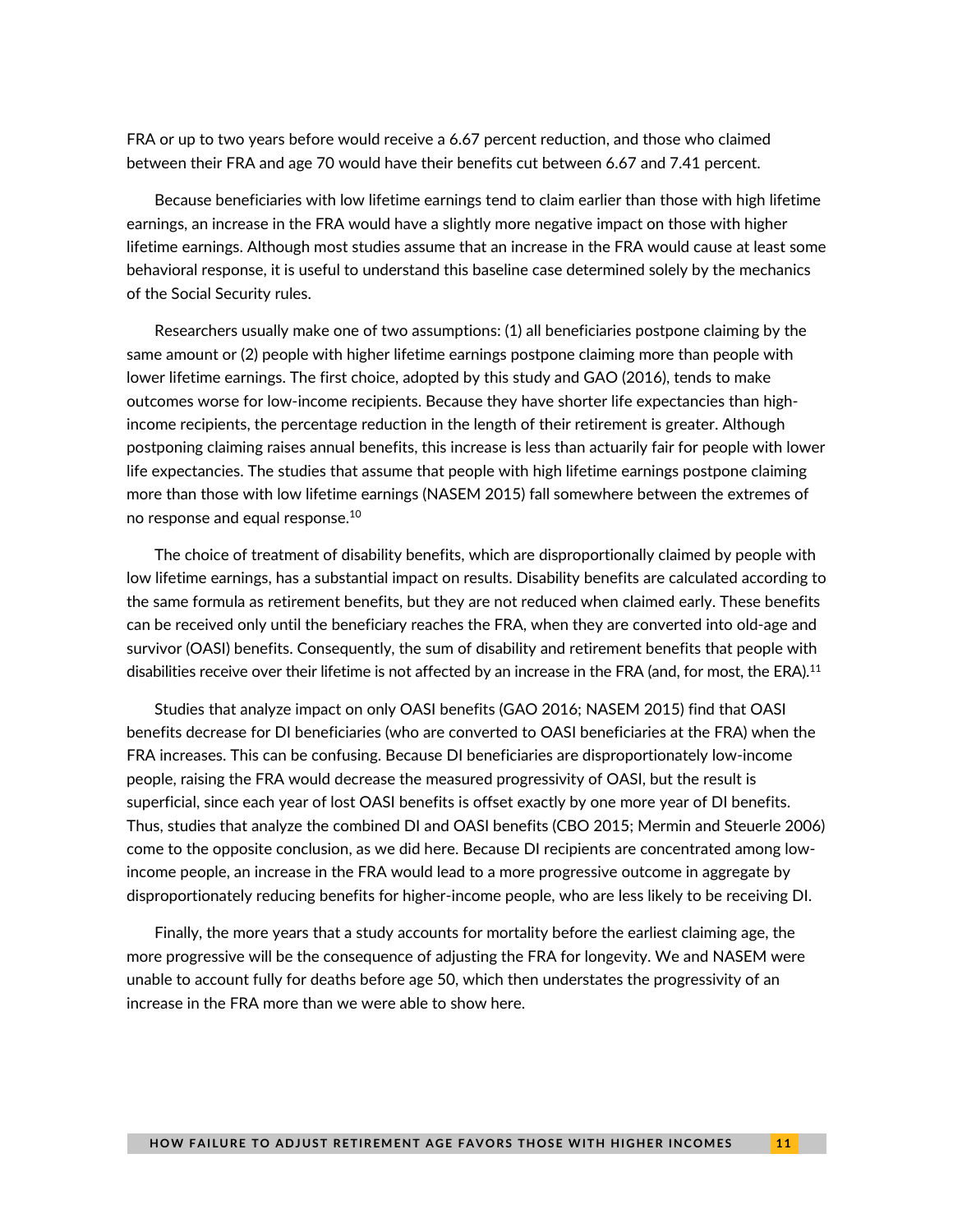## Implications for Social Security Reform

Many Social Security reforms aim to increase progressivity while attempting to restore solvency. Some include a slowdown in the rate of benefit increase, both annual and lifetime, mainly or at least disproportionately for higher-income members of future cohorts; some target the highest-earning households through tax increases; and some do both.

This drive for greater progressivity is driven partly by a desire to limit the burden of reform for low- and middle-income households. But it is also a reaction to an increased understanding that the progressivity of the annual benefit rate schedule has long been offset largely by different rates of mortality among different earning groups, as well as increasing wage inequality. In a few recent years, an actual decline in life expectancy has sometimes been invoked as a reason to be concerned about adjusting benefits for life expectancy. Table 3 reveals, however, that the mortality increases in some prepandemic years, due partly to drug abuse, suicide, and similar causes, so far has been concentrated mainly in deaths before retirement age.

#### TABLE 3

| Age            | Change in mortality (%) |
|----------------|-------------------------|
| Younger than 1 | $-9.0$                  |
| $1 - 4$        | $-8.7$                  |
| 5-14           | 5.4                     |
| $15 - 24$      | 9.3                     |
| $25 - 34$      | 29.0                    |
| $35 - 44$      | 14.5                    |
| $45 - 54$      | $-1.4$                  |
| $55 - 64$      | 4.0                     |
| 65-74          | $-4.5$                  |
| $75 - 84$      | $-6.6$                  |
| 85 and older   | $-2.6$                  |

### **Changes in Mortality between 2010 and 2017 by Age**

**Source:** Authors' calculations based on DYNASIM4.

Thus, reform efforts aimed more directly at increased progressivity or increased attention to deaths in middle age swim against the tendency of Social Security to allow longer life expectancy to provide significantly higher benefit increases—and, by some measures, disproportionately higher rates of benefit growth—to higher-income groups. Even among workers without disabilities who survive to old age, an approximately proportionate increase among that subset of the population works against efforts to favor low- and middle-income groups as part of sustainable reform efforts. When attempting to allocate future benefit increases within a sustainable system, why start from a base of built-in changes that make the system continually less progressive over time for the whole population, while also doubling the 75th year's actuarial imbalance?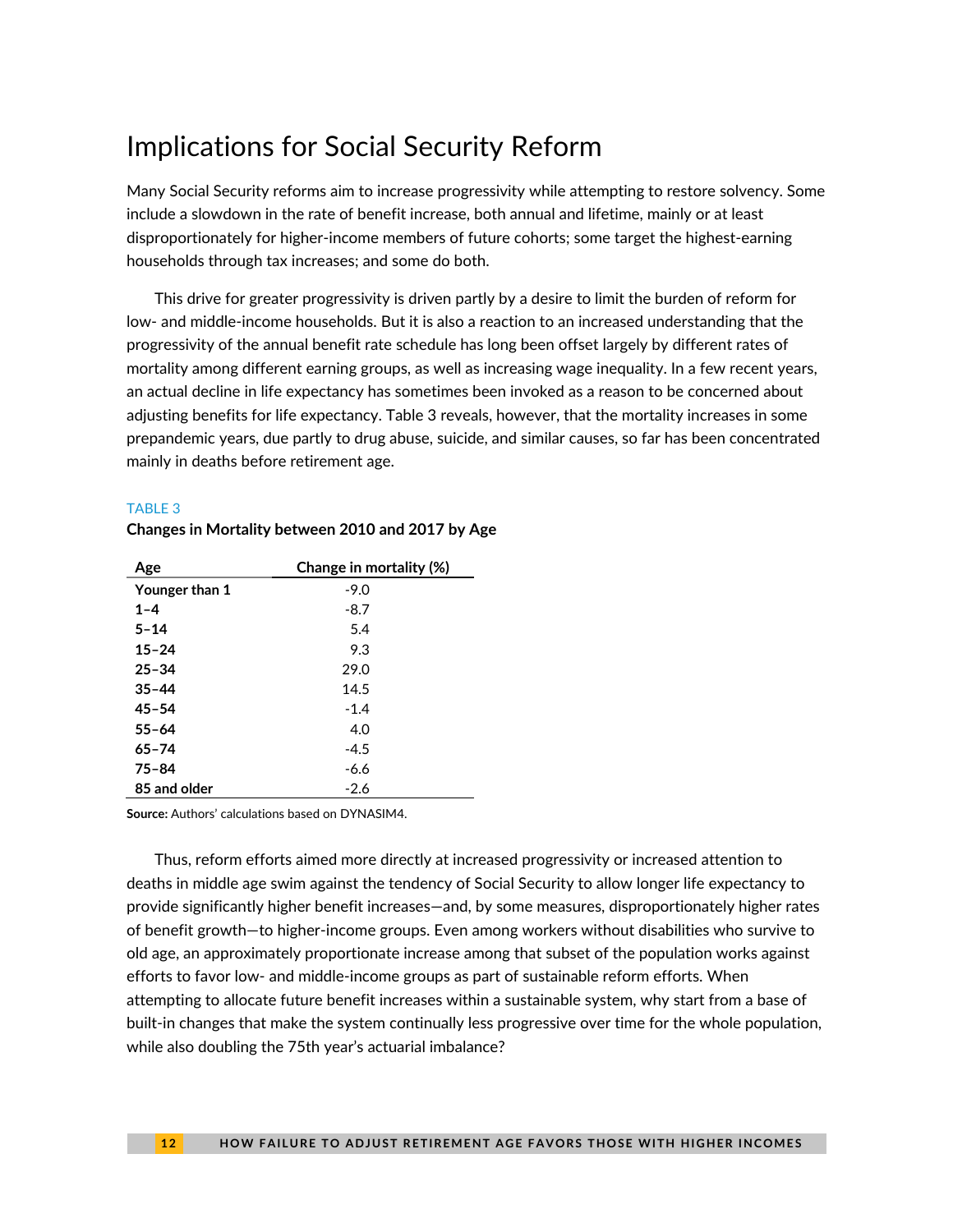# **Conclusion**

Of course, the future is uncertain. The results shown here are based largely on assumptions about lifetime earnings and longevity that mimic those of the Social Security Administration. For comparison purposes, the simulations assume benefits currently scheduled, although Congress may change Social Security benefits long before today's young adults reach retirement age. Still, a law designed decades ago provides a poor guide for how benefits should be structured to accommodate unknown economic and social conditions decades later.

Reformers must decide the right balance between progressivity and proportionality. A proportionality standard follows an individual equity principle, as applied to 401(k) and similar plans, whereby people get back benefits proportionate to what they contribute. A progressivity standard favors those with greater needs or lesser ability to pay taxes.

Social Security's progressive benefit formula was meant to strike a balance: providing a lower rate of return to higher earners, but offering at least some return, even at the highest dollars of taxed lifetime earnings. Yet by almost everyone's measure, that formula failed to achieve much progressivity once mortality and some other regressive features are considered (Steuerle, Carasso, and Cohen 2004a, 2004b). Recent mortality trends seem to have made the old age part of the system, which excludes disability benefits, even less progressive and perhaps more regressive.

We conclude that an automatic increase in years of support for everyone at best engages in a type of trickle-down economics—trying to help those with lower lifetime earnings by doing much more for those with higher lifetime earnings. It thereby targets almost any goal for more vulnerable populations inefficiently and inequitably. Consider how failure to index affects all the following:

- Mortality before retirement age. It does nothing to tackle problems of early mortality, including the increasing problem of opioids, obesity, and suicide, thought to be a major cause of a (hopefully temporary) decline in life expectancy (NASEM 2015).
- *Mortality after retirement age*. If one is concerned about the lifetime benefits received by those who die early in retirement, such as at age 70, the failure to index for life expectancy still extends the largest benefit increases to richer and longer-living earners. Far more target efficient would be to tackle the problems that cause financial insecurity for those who tend to die young, such as by bumping up minimum benefits, liberalizing eligibility for DI benefits near the retirement age, or providing a life-certain policy that guarantees a few years' worth of benefits for households with workers who die early.
- <sup>◼</sup> *Problems of old-age and long-term care*. For any level of total benefits to be paid, more years of retirement support continually decrease the share of total benefits paid in very old age, such as the last 10 years of life, when disabilities rise and spousal care is less available. By continually decreasing the share of benefits to the oldest old, the lack of indexing works counter to efforts to deal with long-term care needs.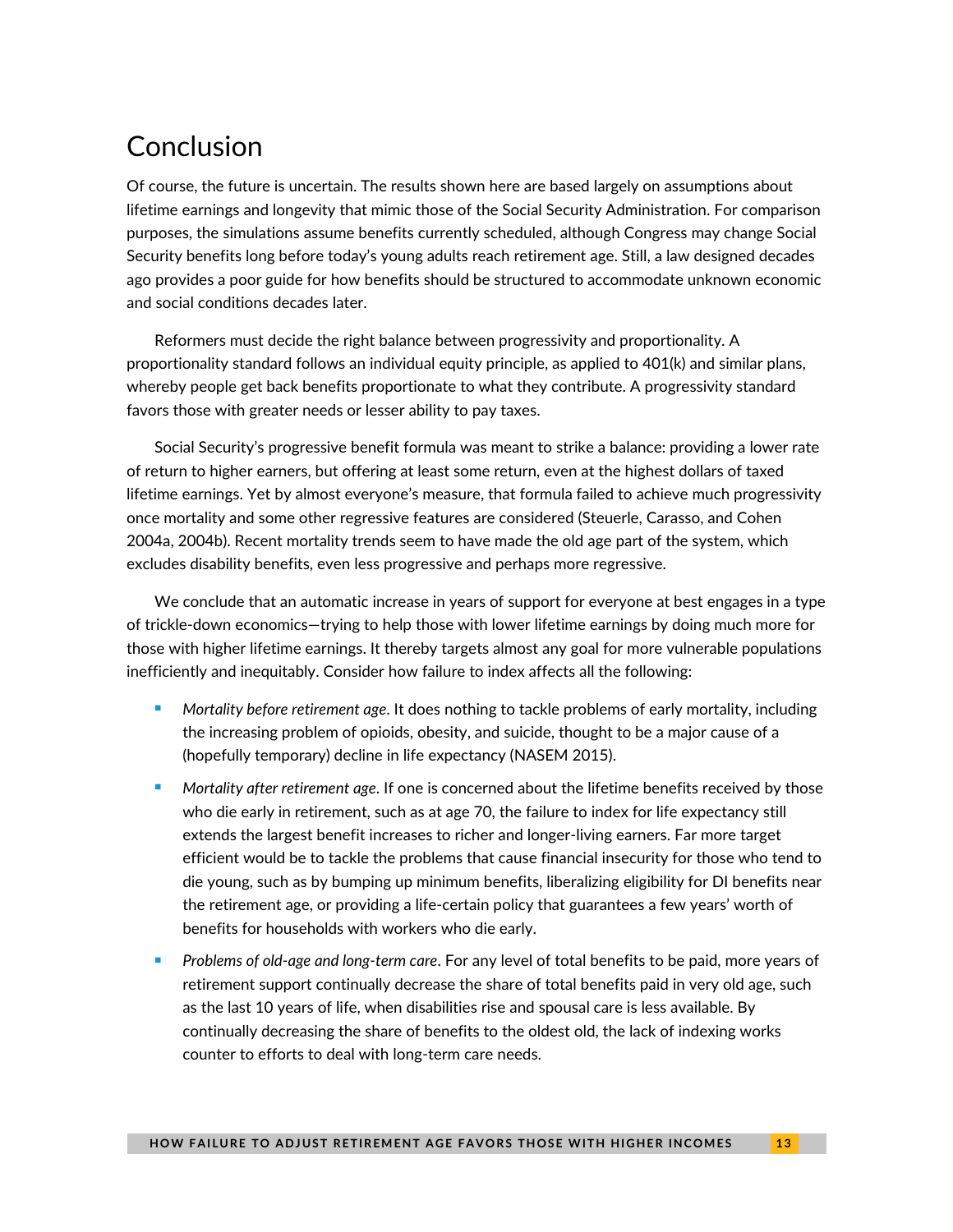- *Disability*. Beyond issues of old-age incapacities, an increase in years of support provides a poor basis for dealing with disability, which starts rising in late middle ages, with age 62 only moderately distinguishable from ages 55 or 65.
- <sup>◼</sup> *Poverty*. A strong minimum benefit for most or all the old and people with disabilities would more directly and far more efficiently attack poverty and near poverty among them.
- <sup>◼</sup> *Needs across the life cycle.* While Congress often wants to provide higher levels of support on a fairly universal basis as society grows richer, it still might consider allocating those additional resources to times within the life cycle when greater needs and opportunities take precedence. Consider young people today. Money scheduled for them through more years of retirement support might prove inferior to a more balanced mix of benefit increases that include non–Social Security supports for child support, education, or housing when they are in school and the workforce or raising a family.

Our goal here was mainly to show actual numbers on who gains the largest increases in lifetime benefits from failure to index Social Security for life expectancy. Two other issues deserve further treatment elsewhere: the ERA and the financial effects of working longer. Many of the same issues arise in considering the ERA, both in terms of the needs of some early retirees and whether those needs might be met better with such efforts as strengthened disability protections and a better unemployment safety net for the near-old. More years of work also increase lifetime earnings, Social Security tax revenues, and income tax revenues, and the gains on these fronts can be substantial (Butrica, Smith, and Steuerle 2006).

Target efficiency remains a vital issue regardless of whether Congress eventually requires average Social Security benefits to grow faster, slower, or at a similar rate to current law. Any reform commission or Congressional action must decide their objectives with respect to the size and distribution of lifetime benefits across earnings classes and across the lives of beneficiaries. It should set those objectives relative to current, not past, understandings of needs and economic conditions. It is better to start with today's lifetime benefit levels and then determine how much they should be increased for different groups over time, how those increases could best be targeted to meet various objectives, and how they can best be distributed across the life cycle.

### **Notes**

- $1$  Unisex life expectancy at age 65 in 1940 was 13.8 years (Bell, Bye, and Morris 2019); at age 66 in 2020, the full retirement age in that year, it is 19.8 years, six years longer (authors' calculations based on Bell and Miller 2005 and Bell, Bye, and Morris 2019).
- $2$  The average Social Security claiming age was 68 in 1940 and 64.8 in 2018 (authors' calculations based on Social Security Administration 2019, table 6.B5).
- <sup>3</sup> See also Andrew Biggs, "Revisiting the GAO Retirement Age Debate." *Forbes*, April 8, 2016, [https://www.forbes.com/sites/andrewbiggs/2016/04/08/revisiting-the-gao-retirement-age-debate/.](about:blank)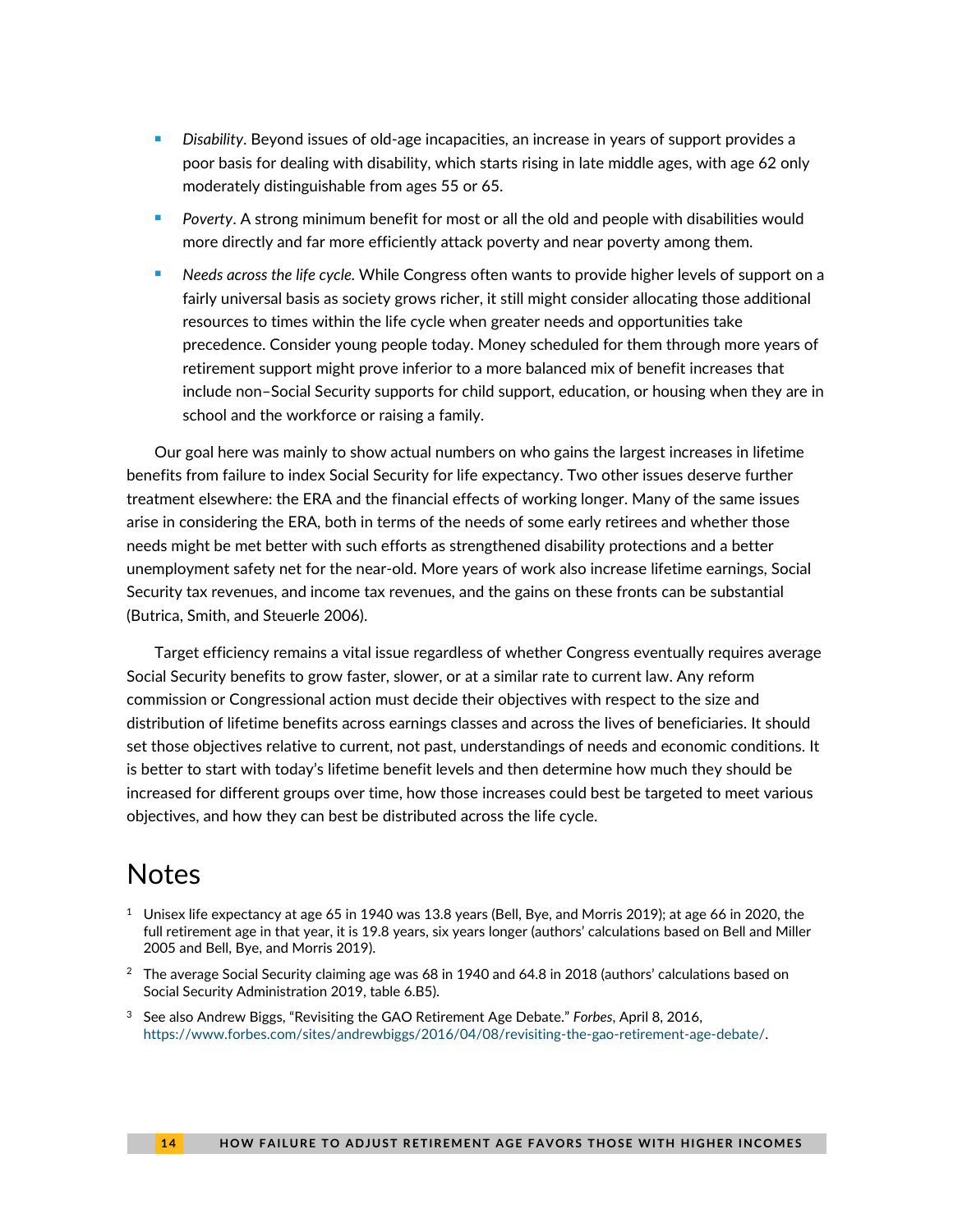- <sup>4</sup> See Biggs, "Revisiting the GAO Retirement Age Debate," for his early and initial criticism of the GAO analysis, which corresponds closely with the findings shown here.
- <sup>5</sup> The unisex cohort life expectancy at age 65 for people born in 1875 was 13.8 years. For those born in 1953, life expectancy at age 74 is 13.9 years.
- $6$  We use the procedure outlined by Bell, Bye, and Morris (2019).
- $7$  Spousal and survivor benefits affect our results only slightly—partly because our measure of lifetime earnings combines earnings from spouses—so we do not discuss them further.
- <sup>8</sup> We classify individuals by lifetime earnings based on the annual average earnings they received over their lifetimes by the time of disability or death. Including zero-earning years in the calculation would have shown an even greater concentration of disability and early death in the lowest earning quintiles.
- $9$  See also Biggs, "Revisiting the GAO Retirement Age Debate."
- <sup>10</sup> Biggs, "Revisiting the GAO Retirement Age Debate."
- $11$  At the same time, an increase in the FRA raises the share of benefits paid from the DI fund and reduces the share paid from the OASI trust fund.

### References

- Bell, Felicitie C., and Michael L. Miller. 2005. ["Life Tables for the United States](about:blank) Social Security Area, 1900–2100." Actuarial Study 120. Woodlawn, MD: Social Security Administration.
- Bell, Felicitie, K. Mark Bye, and Michael Morris. 2019. ["Unisex Life Expectancies at Birth and Age 65."](about:blank) Actuarial Note 2019.2. Baltimore: Social Security Administration, Office of the Chief Actuary.
- Bosley, Tiffany, Michael Morris, and Karen Glenn. 2018. "Mortality by Career-[Average Earnings Level."](about:blank) Actuarial Study 124. Baltimore: Social Security Administration, Office of the Chief Actuary.
- Butrica, Barbara, Karen Smith, and C. Eugene Steuerle. 2006. ["Working for a Good Retirement."](about:blank) Discussion Paper 2006-03. Washington DC: Urban Institute.
- CBO (Congressional Budget Office). 2015. "Social Security Policy Options, 2015." Washington, DC: Congressional Budget Office.
- GAO (US Government Accountability Office). 2016. ["Retirement Security: Shorter Life Expectancy Reduces](about:blank)  [Projected Lifetime Benefits for Lower Earners."](about:blank) GAO-16-354. Washington, DC: GAO.
- Johnson, Richard W., Melissa M. Favreault, and Corina Mommaerts. 2010. "Disability Ju[st Before Retirement](about:blank)  [Often Leads to Poverty.](about:blank)" Washington, DC: Urban Institute.
- Johnson, Richard W., and Gordon Mermin. 2009. "Financial Hardship b[efore and after Social Security's Early](https://www.urban.org/research/publication/financial-hardship-and-after-social-securitys-eligibility-age)  [Eligibility Age](https://www.urban.org/research/publication/financial-hardship-and-after-social-securitys-eligibility-age)." Washington, DC: Urban Institute.
- Kijakazi, Kilolo, Karen Smith, and Charmaine Runes. 2019. ["African American Economic Security and the Role of](about:blank)  [Social Security.](about:blank)" Washington, DC: Urban Institute.
- Mermin, Gordon, and C. Eugene Steuerle. 2006. ["Would Raising the Social Security Retirement Age Harm Low](about:blank)-[Income Groups?"](about:blank) Washington, DC: Urban Institute.
- NASEM (National Academies of Sciences, Engineering, and Medicine). 2015. *[The Growing Gap in Life Expectancy by](about:blank)  [Income: Implications for Federal Programs and Policy Responses](about:blank)*. Washington, DC: National Academies Press.
- Song, Jae, and Joyce Manchester. 2007. "Have People Delayed Claiming Retirement Benefits? Responses to Changes in Social Security Rules." *Social Security Bulletin* 67 (2).
- Social Security Administration. 2019. "Annual Statistical Supplement, 2019." Washington, DC: Social Security Administration.
- Steuerle, C. Eugene. 2014. *Dead Men Ruling*. New York: Century Foundation Press.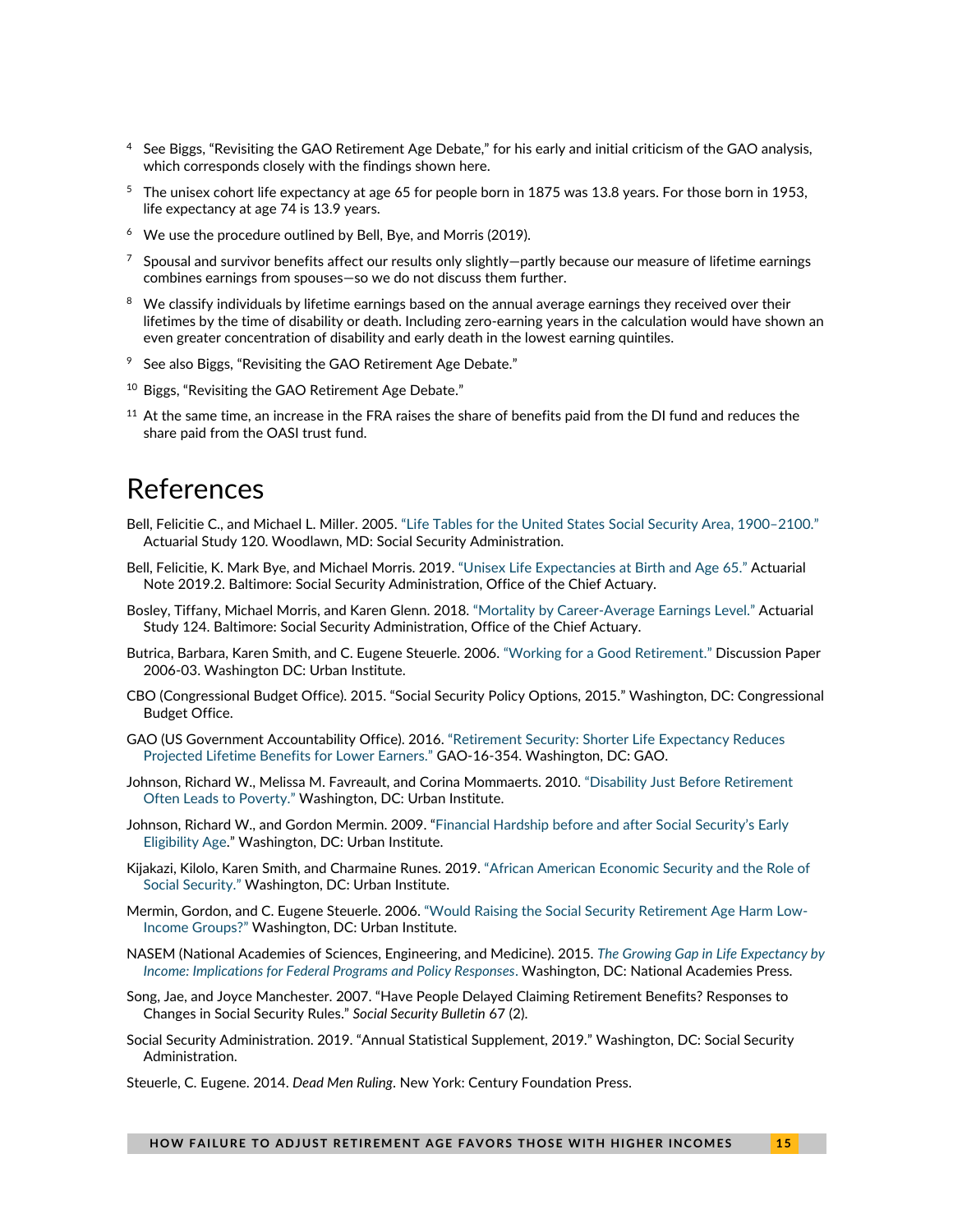- Steuerle, C. Eugene, Adam Carasso, and Lee Cohen. 2004a. ["How Progressive Is Social Security and Why?"](about:blank) Washington, DC: Urban Institute.
- ———. 2004b. ["How Progressive Is Social Security When Old Age and Disability Insurance Are Treated as a](about:blank)  [Whole?"](about:blank) Washington, DC: Urban Institute.
- Steuerle, C. Eugene, and Damir Cosic. 2018. "How Wo[uld Indexing for Improvements in Life Expectancy Affect](about:blank)  [Trust Fund Balances?"](about:blank) Washington, DC: Urban Institute.
- Steuerle, C. Eugene, and Karen E. Smith. 2021. ["First Things First: How Social Security Reform Can Eliminate](about:blank)  Elderly [Poverty."](about:blank) Washington, DC: Urban Institute.
- Woolf, Steven H., and Heidi Schoomaker. 2019[. "Life Expectancy and Mortality Rates in the United States, 1959](about:blank) [2017."](about:blank) *JAMA* 322 (20): 1996–2016.

### About the Authors

**Eugene Steuerle** is an Institute fellow, Richard B. Fisher chair at the Urban Institute, and cofounder of the Tax Policy Center, Urban Institute's Program on Retirement Policy, Urban's Center on Nonprofits and Philanthropy, and ACT for Alexandria, a community foundation. Among past positions, he was deputy assistant secretary for tax analysis at the US Department of the Treasury, president of the National Tax Association, and economic coordinator and original organizer of the Treasury study that led to the Tax Reform Act of 1986. He is the author, coauthor, or coeditor of 19 books, including *Dead Men Ruling*, *Retooling Social Security for the 21st Century*, and *Social Security and the Family*, and more than 1,400 articles and columns. Sign up for his Government We Deserve newsletters at [https://www.tfaforms.com/4644066?tfa\\_1927=GWD.](https://www.tfaforms.com/4644066?tfa_1927=GWD)

**Damir Cosic** is an associate analyst at the Congressional Budget Office, where he works on long-term budget analysis. Before joining the Congressional Budget Office, he was a senior research associate at Urban Institute, where he coauthored this brief. He has studied issues related to the income and benefits of older Americans, as well as their labor market experiences, and coauthored several studies that evaluate various policies using microsimulation models. Cosic holds a BS in electrical engineering from the University of Zagreb in Croatia, an MA in economics from Hunter College in New York City, and a PhD in economics from the Graduate Center at the City University of New York.